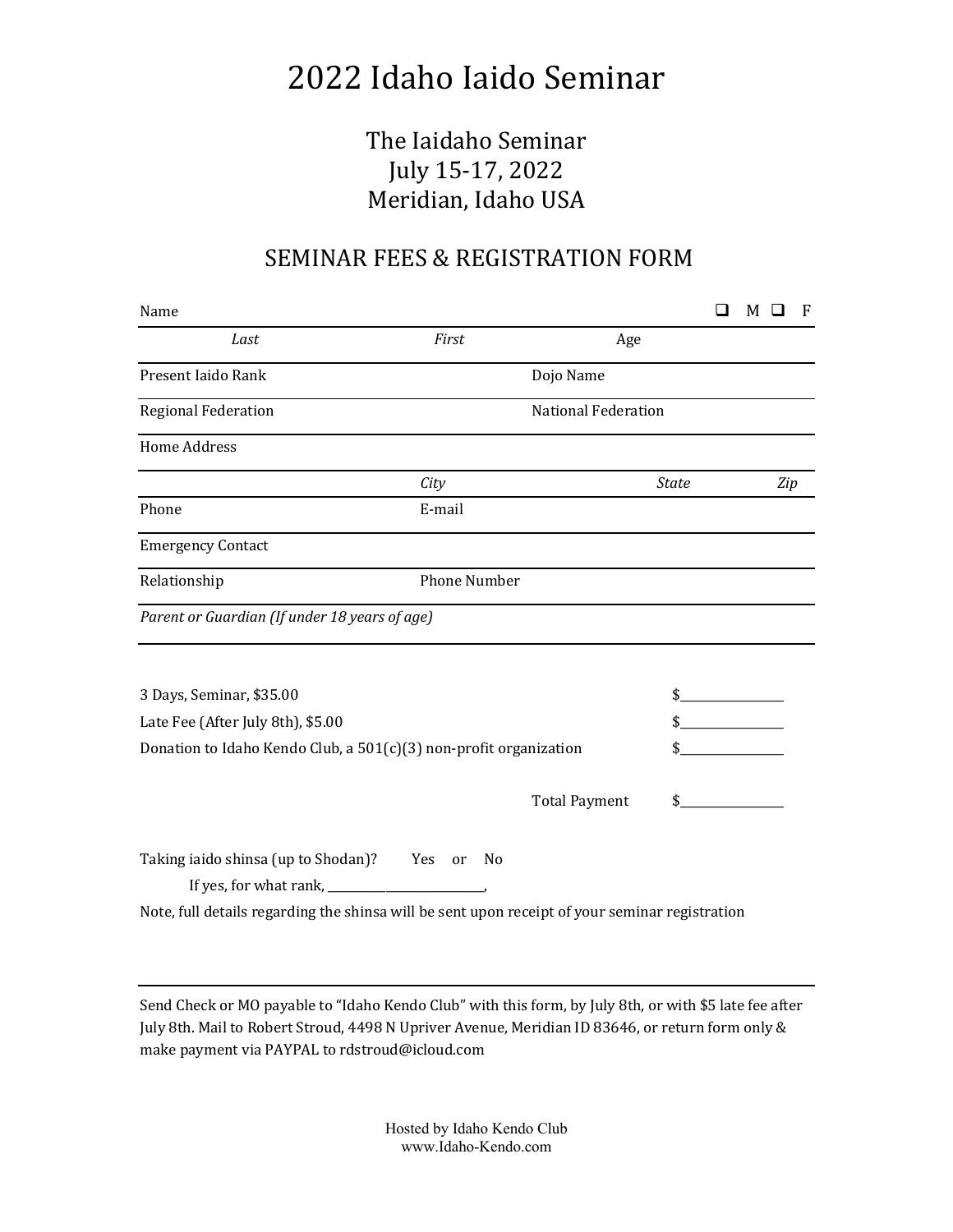# 2022 Idaho Iaido Seminar

## IAIDO SEMINAR WAIVER OF LIABILITY

All seminar participants **MUST** read and sign the following and submit this form with all other application forms.

I, the undersigned, do hereby voluntarily submit my application for participation and attendance in the 2022 Idaho Iaido Seminar, and hereby release all rights or claims for any injuries, loss of, or damage to personal property that I may incur while attending and participating in the aforementioned event. I hereby waive any and all claims against the Idaho Kendo Club, Meridian Parks Department, or any officials, agents, representatives, successors, and assignees of those individuals or organizations arranging or conducting said event. I further state that I am in good health and physical condition so that I may participate in said event. If I am less than 18 years of age, this release and consent must also be signed by a parent or Legal Guardian.

I have read and understood the information pertaining to the 2022 Iaido Seminar and hereby attest that all information given is correct to the best of my knowledge.

| Signature:                                                                       |
|----------------------------------------------------------------------------------|
| Name (please print):                                                             |
| Date:                                                                            |
| Signature of Parent or Legal Guardian (if participant is under 18 years of age): |
| Signature:                                                                       |
| Name (please print):                                                             |

Date:

**Must be received by July 8, 2022.**